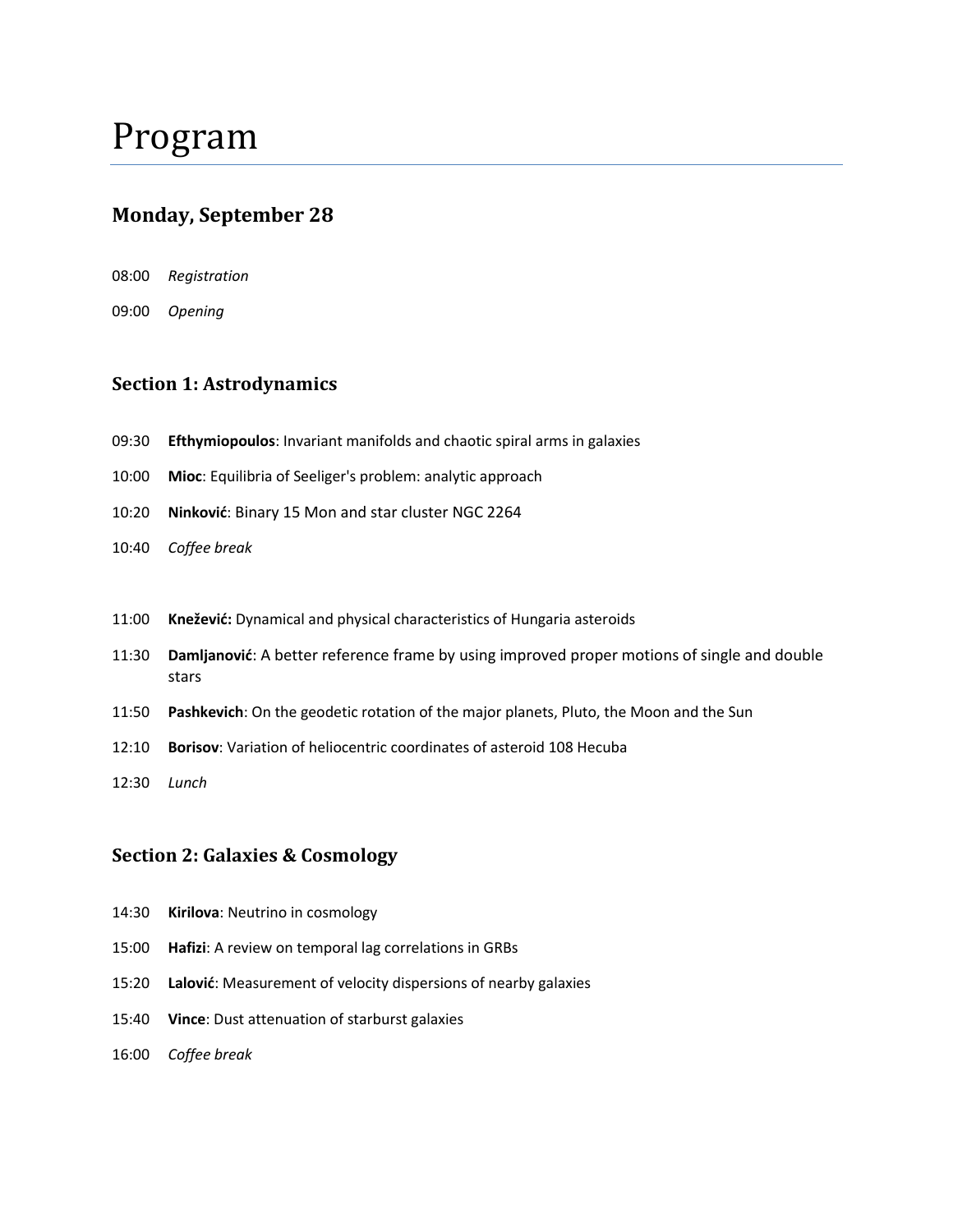- 16:30 **Ćirković**: The galactic habitable zone and Fermi's paradox
- 17:00 **Vukotić**: Cellular automation of GHZ
- 17:20 **Golev**: Homogeneous UBVRI photometry of the cluster candidates in M33
- 17:40 **Samurović**: The problem of stellar anisotropies in nearby galaxies

# **Tuesday, September 29**

#### **Section 3: Stellar & Solar Physics**

- 09:00 **Iliev**: Challenges of Modern Astrophysics: Doppler Imaging and Doppler Tomography
- 09:30 **Bíró**: Nonradial pulsations in eclipsing binaries: methods of mode identification
- 09:50 **Antonova**: Investigating magnetic field strengths and topologies for pulsing ultracool dwarfs
- 10:10 **Čadež**: Instabilities in stratified magnetized stellar atmospheres
- 10:30 *Coffee break*
- 11:00 **Goker**: An examination of x-ray binaries in Hertzsprung-Russell diagram
- 11:20 **Borkovits:** Interferometric observations of the hierarchical triple system Algol
- 11:40 **Tsantilas:** Inversed semi-detached binaries (ISDB)
- 12:00 *Lunch*
- 14:00 SREAC Meeting

#### **Section 4: Amateur Astronomers Meeting**

- 15:00 **Božić:** Amateur Astronomy in Serbia an overview
- 15:10 **Božić**: Međunarodna godina astronomije u Srbiji
- 15:20 **Zorkić**: Astronomski magazin prvih deset godina
- 15:40 **Stanić**: Celebrating 45 Years of Public Observatory and 40 Years of Belgrade Planetarium in the Year of Astronomy
- 16:00 **Partalovski**: Skopsko astronomsko društvo posmatračke aktivnosti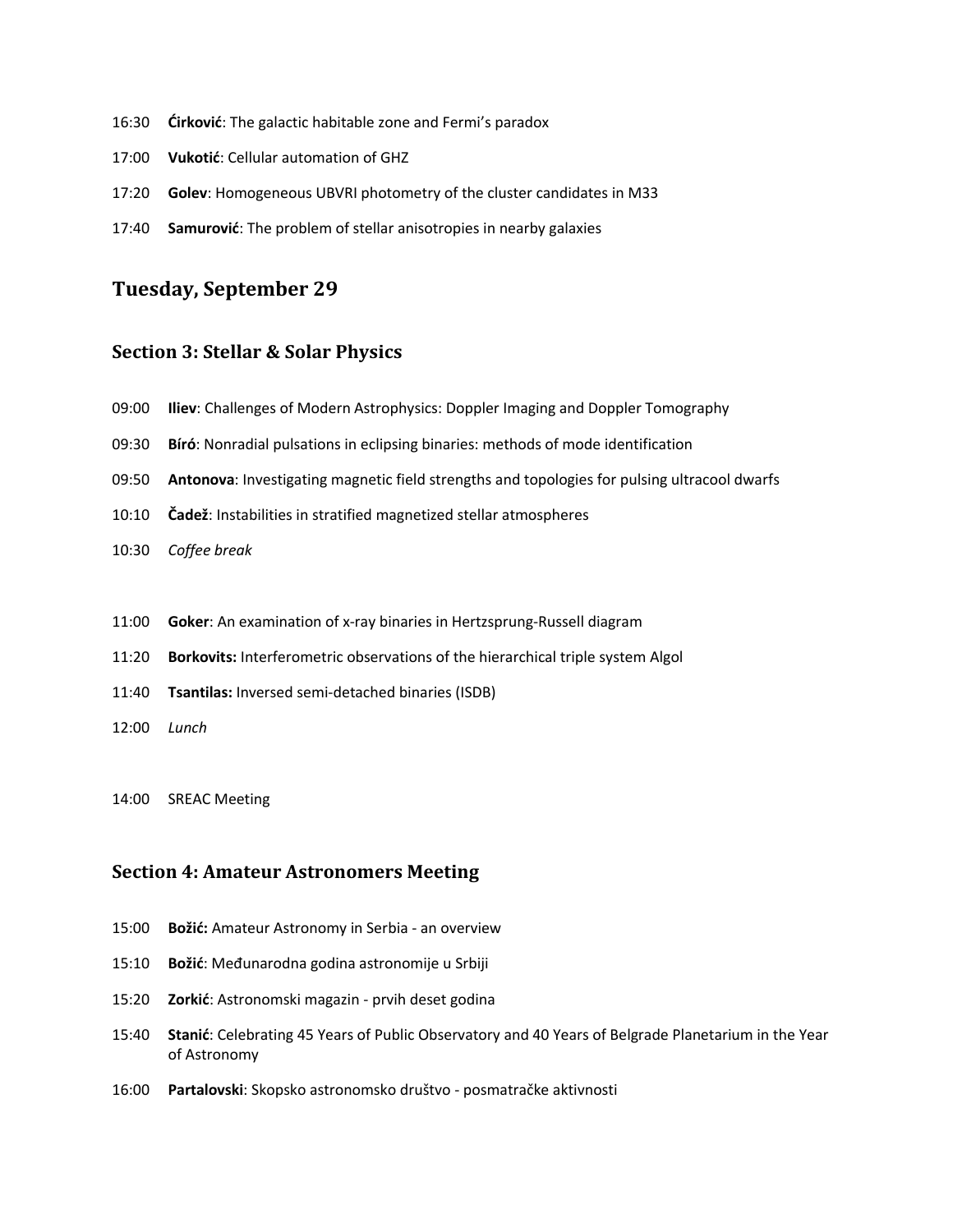- 16:15 **Marjanović**: Astronomsko društvo Novi Sad pregled aktivnosti 2009
- 16:30 **Grnja**: Praktična rešnja za posmatranja u astronomiji
- 16:45 **Milovanović**: Aktivnosti astronomske grupe Društva istraživača "Vladimir Mandid Manda" iz Valjeva
- 16:55 **Milošević**: Astronomsko društvo "Alfa" iz Niša
- 17:05 **Lazarević**: Prirodnjačko društvo "Gea" astronomske aktivnosti
- 17:15 **Zorkić**: Astronomski kamp Letenka
- 17:25 **Srejić**: Andromeda na Knjaževačkom nebu
- 17:35 **Mravik**: Posmatračke aktivnosti Astronomskog društva iz Bačke Palanke
- 17:45 **Božić**: Astronomska edukacija u IS Petnica
- 20:00 *Conference dinner*

# **Wednesday, September 30**

### **Section 3: Stellar & Solar Physics**

- 09:00 **Rovithis-Livaniou**: Latest news from the field of exoplanets
- 09:30 **Dumitru**: A case of filament active region interaction
- 09:50 **Jovanović**: A new calibration method for water vapor blending of solar lines
- 10:10 **Goker**: Slow shocks in a current sheet with multi-fluid plasma
- 10:30 *Coffee break*
- 11:00 **Kuzmanovska-Barandovska**: Iteration factors method for multilevel radiative transfer: convergence properties
- 11:20 **Konstantinova-Antova**: Are the M giants magnetically active?
- 11:40 **Zboril**: Stars suspicious of bright spots
- 12:00 **Ekmekçi**: Summarizing the results of photometric analyses of long-term BV observations of UX Arietis
- 12:20 **Mioc**: Coronal mass ejections: a different mathematical approach
- 12:40 *Lunch*